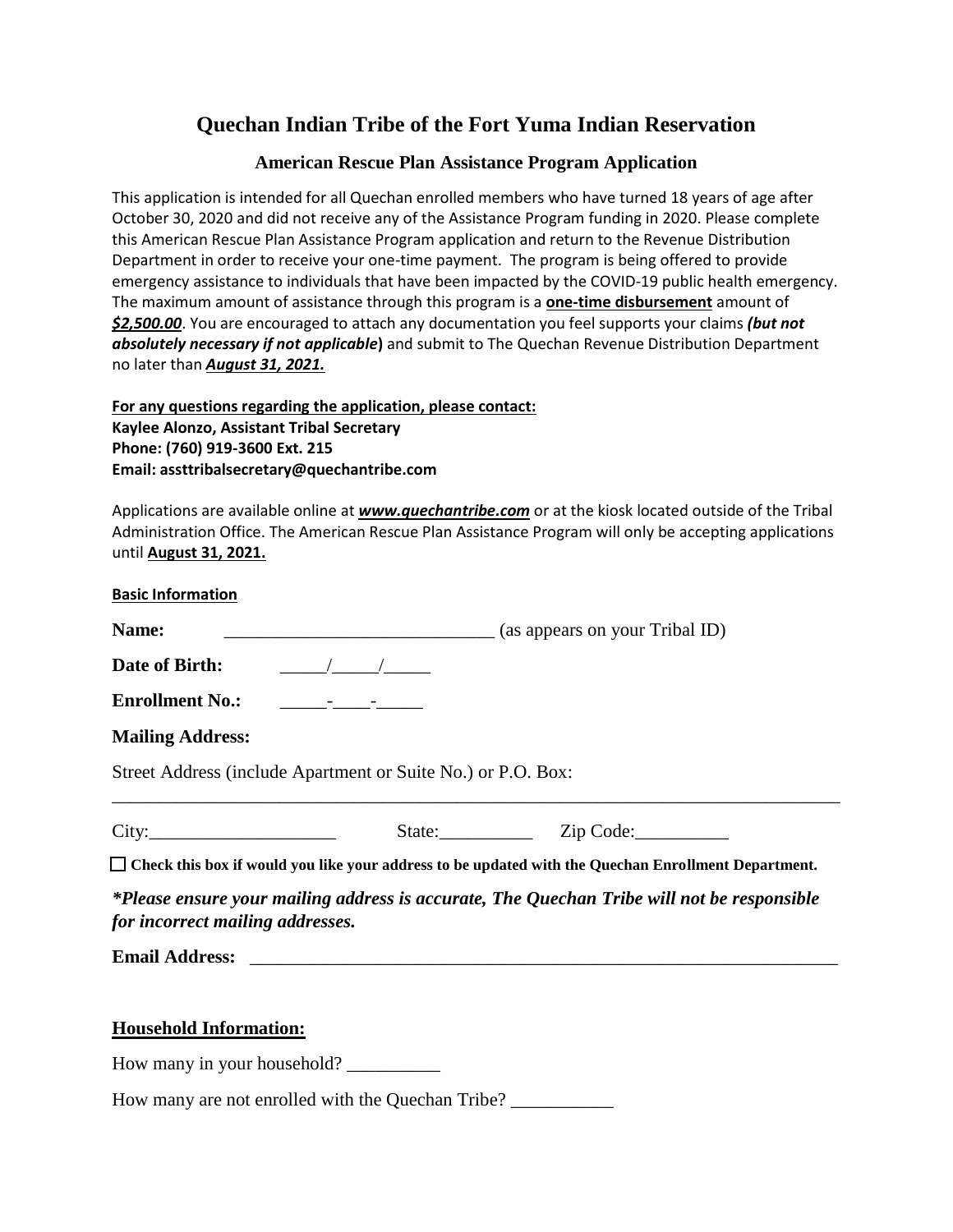Do you have any dependents? Yes  $\Box$ No  $\Box$  (under the age of 18 years old)

If yes, please list their name, age, and indicate whether they are an enrolled member of the Quechan Tribe:

#### **(continued on next page)**

| <b>Name</b> | Age | <b>Enrolled Member of</b><br>the Quechan Tribe? | <b>Tribal Enrollment</b><br>No., if applicable |
|-------------|-----|-------------------------------------------------|------------------------------------------------|
|             |     | Yes $\Box$ No $\Box$                            |                                                |
|             |     | Yes $\Box$<br>No $\Box$                         |                                                |
|             |     | Yes $\Box$<br>No $\square$                      |                                                |
|             |     | Yes $\Box$ No $\Box$                            |                                                |
|             |     | Yes $\Box$<br>No $\Box$                         |                                                |
|             |     | Yes<br>No $\Box$                                |                                                |

# **Additional Information**

a. Have you been economically impacted due to COVID-19?

 $Yes \Box No \Box$ 

b. Have you had any unforeseen or increased costs in your home due to COVID-19?

\_\_\_\_\_\_\_\_\_\_\_\_\_\_\_\_\_\_\_\_\_\_\_\_\_\_\_\_\_\_\_\_\_\_\_\_\_\_\_\_\_\_\_\_\_\_\_\_\_\_\_\_\_\_\_\_\_\_\_\_\_\_\_\_\_\_\_\_\_\_\_\_ \_\_\_\_\_\_\_\_\_\_\_\_\_\_\_\_\_\_\_\_\_\_\_\_\_\_\_\_\_\_\_\_\_\_\_\_\_\_\_\_\_\_\_\_\_\_\_\_\_\_\_\_\_\_\_\_\_\_\_\_\_\_\_\_\_\_\_\_\_\_\_\_ \_\_\_\_\_\_\_\_\_\_\_\_\_\_\_\_\_\_\_\_\_\_\_\_\_\_\_\_\_\_\_\_\_\_\_\_\_\_\_\_\_\_\_\_\_\_\_\_\_\_\_\_\_\_\_\_\_\_\_\_\_\_\_\_\_\_\_\_\_\_\_\_

\_\_\_\_\_\_\_\_\_\_\_\_\_\_\_\_\_\_\_\_\_\_\_\_\_\_\_\_\_\_\_\_\_\_\_\_\_\_\_\_\_\_\_\_\_\_\_\_\_\_\_\_\_\_\_\_\_\_\_\_\_\_\_\_\_\_\_\_\_\_\_\_ \_\_\_\_\_\_\_\_\_\_\_\_\_\_\_\_\_\_\_\_\_\_\_\_\_\_\_\_\_\_\_\_\_\_\_\_\_\_\_\_\_\_\_\_\_\_\_\_\_\_\_\_\_\_\_\_\_\_\_\_\_\_\_\_\_\_\_\_\_\_\_\_

 $Yes \square No \square$  If Yes, please explain,

Please attach supporting documentation if applicable.

c. Have you incurred a loss of income due to COVID-19?

 $Yes \square No \square$  If Yes, please explain: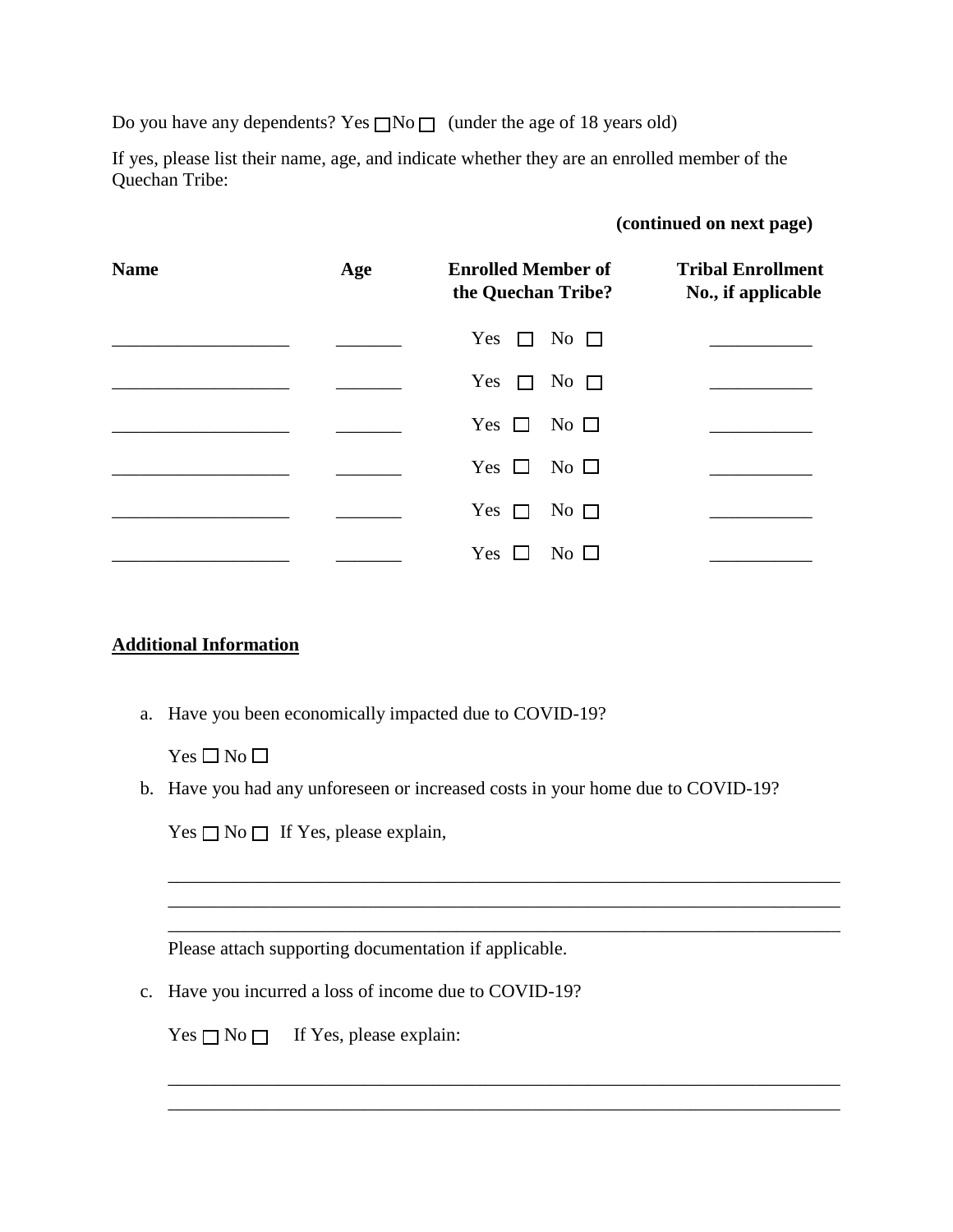Please attach supporting documentation if applicable.

d. Have you had any children in your home been affected by school closure due to COVID-

19?

 $Yes \Box No \Box$  If Yes, please explain:

Please attach any supporting documentation if applicable.

e. How has COVID-19 impacted your household's ability to provide food, housing, or other needs?

Please attach any supporting documentation if applicable.

f. What do you feel is needed in the community during the time of an emergency or pandemic such as the COVID-19 public health emergency.